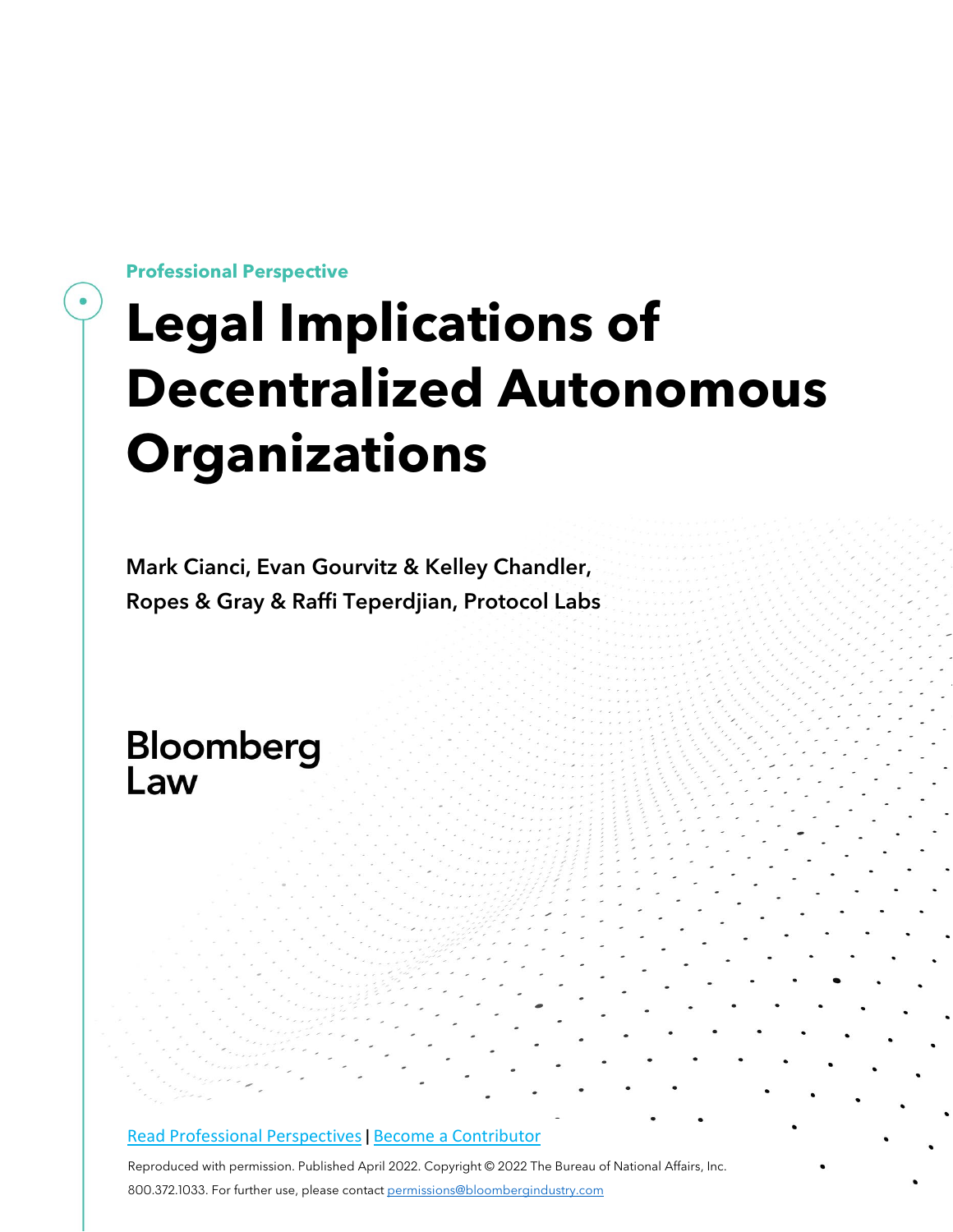### **Legal Implications of Decentralized Autonomous Organizations**

*Contributed by [Mark Cianci,](https://www.ropesgray.com/en/biographies/c/mark-cianci) [Evan Gourvitz](https://www.ropesgray.com/en/biographies/g/Gourvitz-Evan) & [Kelley Chandler,](https://www.ropesgray.com/en/biographies/c/Kelley-Chandler) Ropes & Gray & Raffi Teperdjian, Protocol Labs*

Businesses built around emerging technologies are evolving at a rapid pace. Although predicting the direction of advances can be tricky, it seems clear that decentralized autonomous organizations (DAOs)—quasi-corporate management structures organized through blockchain—will be important to the next wave of development.

Over the past few years, DAOs have been gaining attention in the decentralized finance (DeFi) world both as a new form of governance and as the subject of various enforcement actions. These trends, in turn, raise a number of strategic and regulatory considerations for those working with, or contemplating the adoption of, a DAO management structure. This article explores what DAOs are and how they function, how DAOs can be created and structured, and several key legal considerations associated with DAOs.

#### **Terminology and Background**

To understand DAOs, it first is necessary to understand "blockchains" and "smart contracts."

Blockchains are fundamentally decentralized databases enabled by defined protocols (rules for formatting and processing information) expressed in computer code. Each blockchain varies in terms of the sophistication of the protocol, the ways in which users interact with the protocol, and the protocol's governance. These variations allow blockchains to perform different functions.

Basic blockchain protocols can be designed to perform simple functions, such as exchanging value—e.g., the Bitcoin blockchain—or representing ownership of digital or physical assets—e.g., non-fungible token (NFT) blockchains. More sophisticated blockchain protocols can enable automated or "smart" contracts that can perform complex financial and other transactions without the need for third-party intermediaries. DAOs are essentially advanced smart contracts that use programmable blockchain protocols to automate transactions and corporate governance through tokens. Smart contracts enshrine the rules of the DAO in code and hold its treasury.

When a DAO is created, its developers usually retain initial control over its protocols to oversee development as it gains membership. An individual or entity gains membership in a DAO by purchasing DAO tokens. These purchases generally occur either through direct peer-to-peer digital wallet transactions or via decentralized "swapping" platforms, whereby digital wallets holding widely used cryptocurrencies—e.g., Ethereum or Binance Coin—can exchange these assets for DAO tokens.

The DAO tokens, in turn, give purchasers the ability to participate in the DAO community according to the rules of the DAO's protocol—e.g., voting on organizational membership requirements, making governance decisions, choosing how the DAO invests its treasury, etc. Along with growing the membership of the DAO, the sale of DAO tokens also funds the DAO's treasury.

Once the community and functionality of the DAO are sufficiently developed, developers typically pass control of the smart contracts to its members—i.e., the holders of the DAO's governance tokens—by fully deploying and releasing the DAO on a smart contract-capable blockchain. At that point, the DAO's developers no longer are able to influence the organization's decisions any more than the DAO's other tokenholders, and all decisions regarding the DAO are made collectively by the tokenholders according to the rules encoded in the DAO's governance smart contracts.

#### **Legal Implications**

Unsurprisingly, DAOs raise a variety of legal issues, including in relation to corporate formation and governance, contracting, securities regulations, intellectual property law, and data privacy and cybersecurity requirements.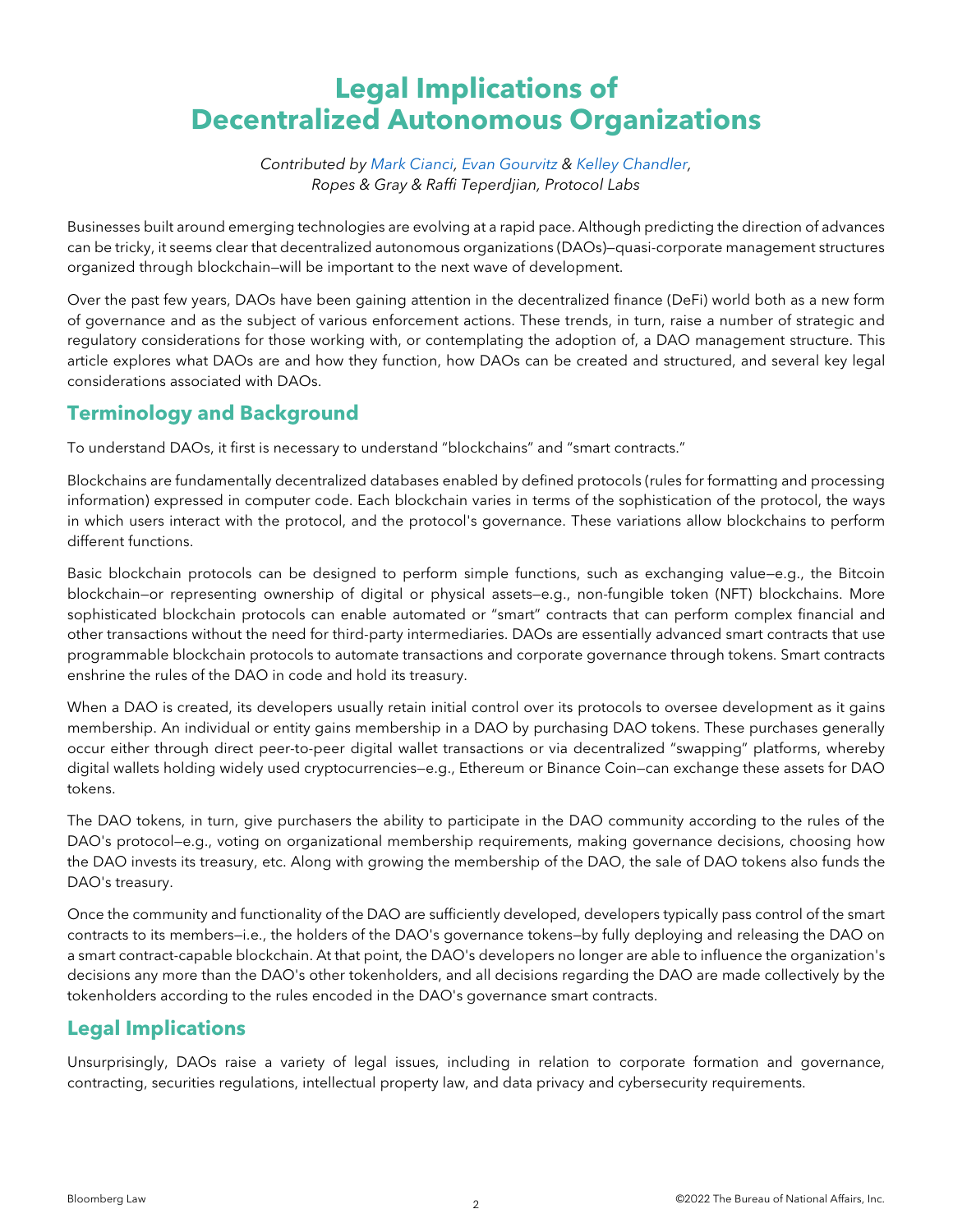#### *Formation & Contract Law*

For individuals and businesses planning to use the DAO model, formation has presented certain challenges. While a handful of U.S. jurisdictions, such as Wyoming and Vermont, and non-U.S. jurisdictions including the Marshall Islands, have provided a clear pathway for DAOs to be integrated into traditional legal structures, DAOs currently are not recognized legal entities in most jurisdictions. The mere act of encoding and making a DAO available to the public does not necessarily create a legal entity, and developers interested in giving their DAO a legal framework generally must deploy bespoke solutions to do so. Currently, two DAO structures are gaining traction: the "unwrapped" DAO and the "wrapped" DAO.

An unwrapped DAO is a form of organization generally unrecognized by current U.S. law, and thus is unprotected by the limited liability afforded to limited liability corporations (LLCs), limited liability partnerships, and other corporate legal entities. Absent a legal form, courts might find that the DAO's members had formed a general partnership as a matter of law, with each individual DAO member (i.e., each DAO tokenholder) taking on personal liability for the activities of the entire DAO.

This may be a significant concern for participants, since many individual tokenholders may not intend to expose themselves to the various legal and compliance risks that could arise in connection with a DAO.

Moreover, if a DAO with no associated legal entity is found to be a general partnership, any individual DAO member theoretically could enter into contracts and bind the other DAO members without their knowledge or consent. Additionally, although DAO members could authorize a single member to enter commercial contracts on behalf of the whole organization, both the authorized member and the other DAO members still might face unlimited personal liability for any claims arising from such agreement unless the passive DAO members individually contracted with the counterparty to impose limitations to their individual liability.

Absent further legislative or regulatory action, the rights, obligations, and potential liabilities for unwrapped DAOs' tokenholders and contracting counterparties are highly uncertain in most jurisdictions.

Wrapped DAOs, however, provide additional certainty although are by no means a perfect solution. In a wrapped DAO, all or a subset of the DAO's members create a formal business organization—often a corporation or LLC—that manages and/or owns certain aspects or functions of the DAO's ecosystem, such as the DAO's smart contracts and its treasury. Associating a DAO with such an entity may—depending on the precise structure deployed—provide a platform for achieving limited liability and may enhance the DAO's ability to contract and exchange services and payments with third parties, as well as to engage in commerce more generally.

To be most effective, the LLC or other corporate organization developed for the DAO should have a sufficient nexus to the broader DAO community and ecosystem in order to assure tokenholders and counterparties that the DAO as a whole falls under the corporate form. Given the nascent emergence of DAOs generally, and wrapped DAOs in particular, the degree to which a DAO's association with an LLC or other business organization will provide the broader DAO ecosystem with limited liability, and the ability to contract with traditional counterparties, remains untested.

#### *Securities Laws*

To ensure compliance with U.S. securities laws, when a DAO issues tokens that are not registered with the Securities and Exchange Commission, its organizers should either satisfy themselves that such tokens are not securities or ensure that the tokens are issued pursuant to an exemption from registration.

Under the Securities Act of 1933, every offer or sale of a security must either be registered or subject to an exemption from registration. Section 2(a)(1) of the Securities Act defines securities to include "investment contracts." In *SEC v. W.J. Howey Co*, the U.S. Supreme Court established the framework for analyzing whether an asset is an investment contract subject to the securities laws. Under *Howey*, an investment contract is a contract, transaction, or arrangement whereby a person invests money in a common enterprise and expects to receive profits on that investment resulting from the efforts of the enterprise's promoters or others.

The SEC first prominently asserted that the *Howey* analysis applies to cryptocurrencies in its July 2017 [Report of](https://www.sec.gov/litigation/investreport/34-81207.pdf)  [Investigation into DAO Tokens.](https://www.sec.gov/litigation/investreport/34-81207.pdf) After "The DAO"—the name of a specific DAO created by a German startup in 2016—was hacked and litigation ensued, the SEC found that tokenholders' contributions of Ethereum in exchange for tokens of The DAO constituted an "investment of money," and that the efforts of The DAO's founders and curators were essential to the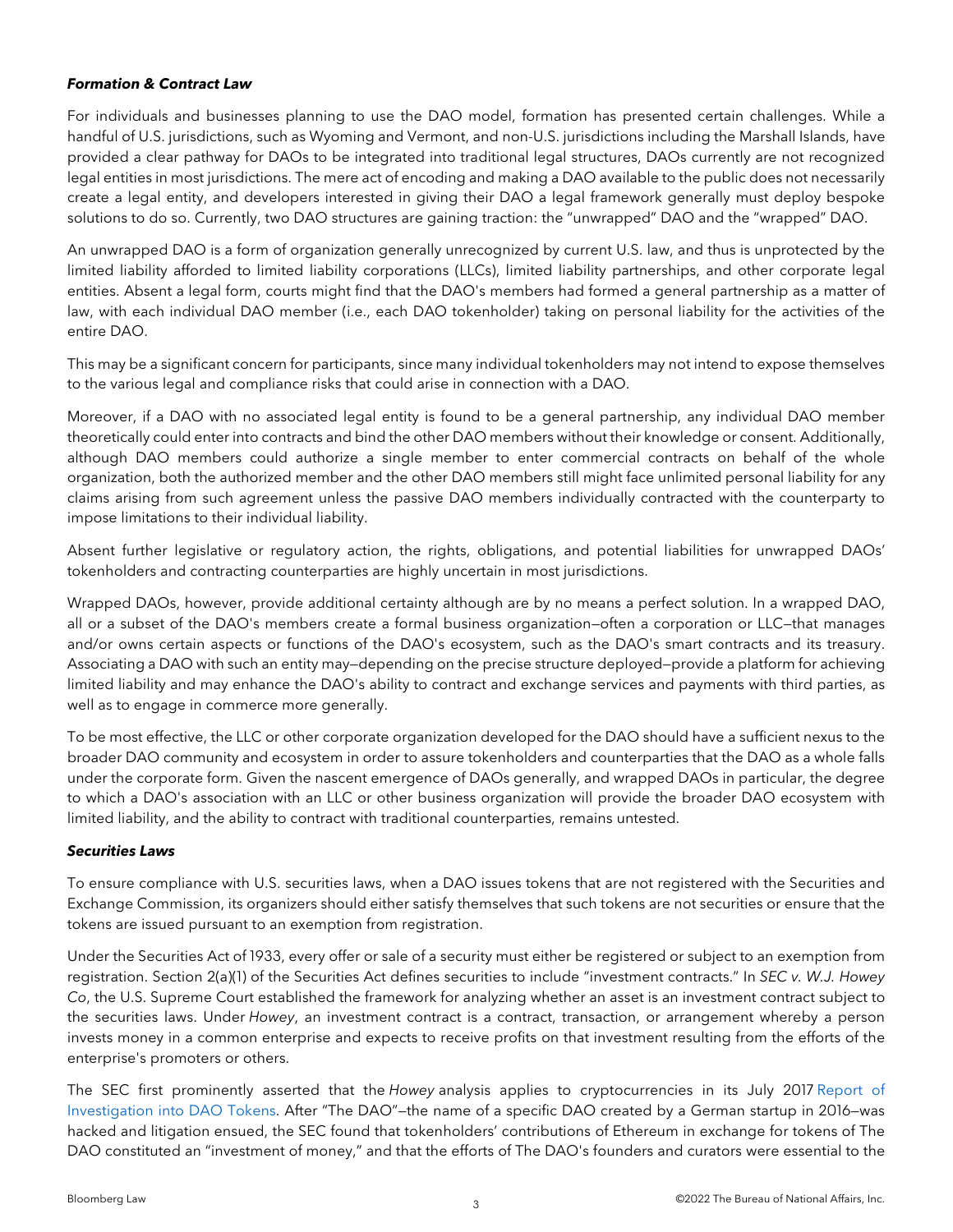functioning of The DAO. The DAO's founders and curators also pooled the contributed Ethereum to fund projects from which The DAO's tokenholders eventually stood to profit. These facts led the SEC to conclude that The DAO's tokens fell squarely within the purview of *Howey*, constituting a security.

The SEC's subsequent *Munchee* cease-and-desist order in December 2017 promulgated additional factors to be considered when determining whether a DAO or other cryptocurrency token is a security, including the immediate usability of the tokens, the presence of the tokens on the secondary markets, how the tokens are advertised, and how the proceeds from an offering will be used. Despite the enumeration of numerous factors, which might suggest a somewhat flexible approach to the characterization of tokens as securities, the SEC to date has never indicated that any tokens or cryptocurrencies—other than Bitcoin and Ethereum—are not securities. In fact, the SEC's recent enforcement activity and ongoing litigation positions indicate that the SEC's interest in challenging unregistered securities offerings in the crypto space is only intensifying.

For example, in February 2022, the SEC joined several state enforcement agencies that charged BlockFi Lending LLC in 2021 with failing to register its crypto lending product as a security. BlockFi had advertised its ability to generate returns for investors who loaned digital assets to BlockFi. These assets were then pooled, loaned, and invested at BlockFi's discretion, with the goal of generating profits. The SEC found that BlockFi's investment product met the factors of the *Howey* test and that BlockFi's offering of this product to retail investors did not qualify for an exemption from registration.

To resolve the enforcement action, BlockFi was required to pay \$100 million in penalties—one of the largest penalties to date in the digital assets space. Similarly, in an ongoing lawsuit initiated in late 2020 against Ripple Labs Inc., the SEC is alleging that the company's offering of its cryptocurrency asset, XRP, meets the *Howey* test and constitutes an unregistered securities offering.

Additionally, DAOs will increasingly need to consider the regulatory landscape with respect to any NFT assets. Particularly in the case of fractionalized NFTs, where the ownership of physical or digital assets is divided into many units and sold to diffuse investors through tokenization, the SEC has indicated that such tokens may be securities under the *Howey* test.

No DAO has successfully registered its token offering to date, and where DAOs attempt to register their token offerings as securities, it is important to recognize that registration statement disclosures must be sufficient and complete. For example, in late 2021, the DAO American CryptoFed DAO LLC, which was organized under Wyoming's recently enacted statute recognizing DAOs as a unique corporate form, attempted to register two digital tokens.

The SEC brought an action against CryptoFed, alleging that the DAO did not include sufficient information about its tokens in its registration statement. The CryptoFed example serves as a reminder that DAOs and others in the cryptocurrency space that do register their tokens with the SEC must ensure that their disclosures contain no material misstatements or omissions and fully disclose the risks associated with investing in the tokens.

As digital assets become more popular, and both the courts and the SEC are increasingly required to grapple with what constitutes a security, DAOs eventually will be able to make more informed decisions regarding whether to treat their tokens as securities. In the meantime, DAOs that choose neither to register their tokens as securities nor to avail themselves of a registration exemption could face enforcement and private litigation risk stemming from the possibility that their tokens ultimately may be characterized as securities.

#### *Licensing, Copyrights & Software Code*

DAO participants unquestionably will be faced with how to ensure ownership and enforcement of the intellectual property they generate and acquire as they continue to grow and develop. Ownership and licensing of the IP associated with DAOs, such as copyrights and software code, are becoming increasingly important. In the case of software, if a DAO's underlying software is sufficiently creative to constitute an "original work of authorship," then it likely is protectable as a matter of lawas long as a discernable entity authored and owns the software and can assert it against another discernable entity or individual.

If the DAO is wrapped and implements traditional IP ownership assignments from the author(s) to the associated entity in place, then copyright ownership may be a straightforward question. If a DAO is unwrapped, however (or if there are no IP assignments from DAO members who authored the protocol to the associated entity), there is an open question about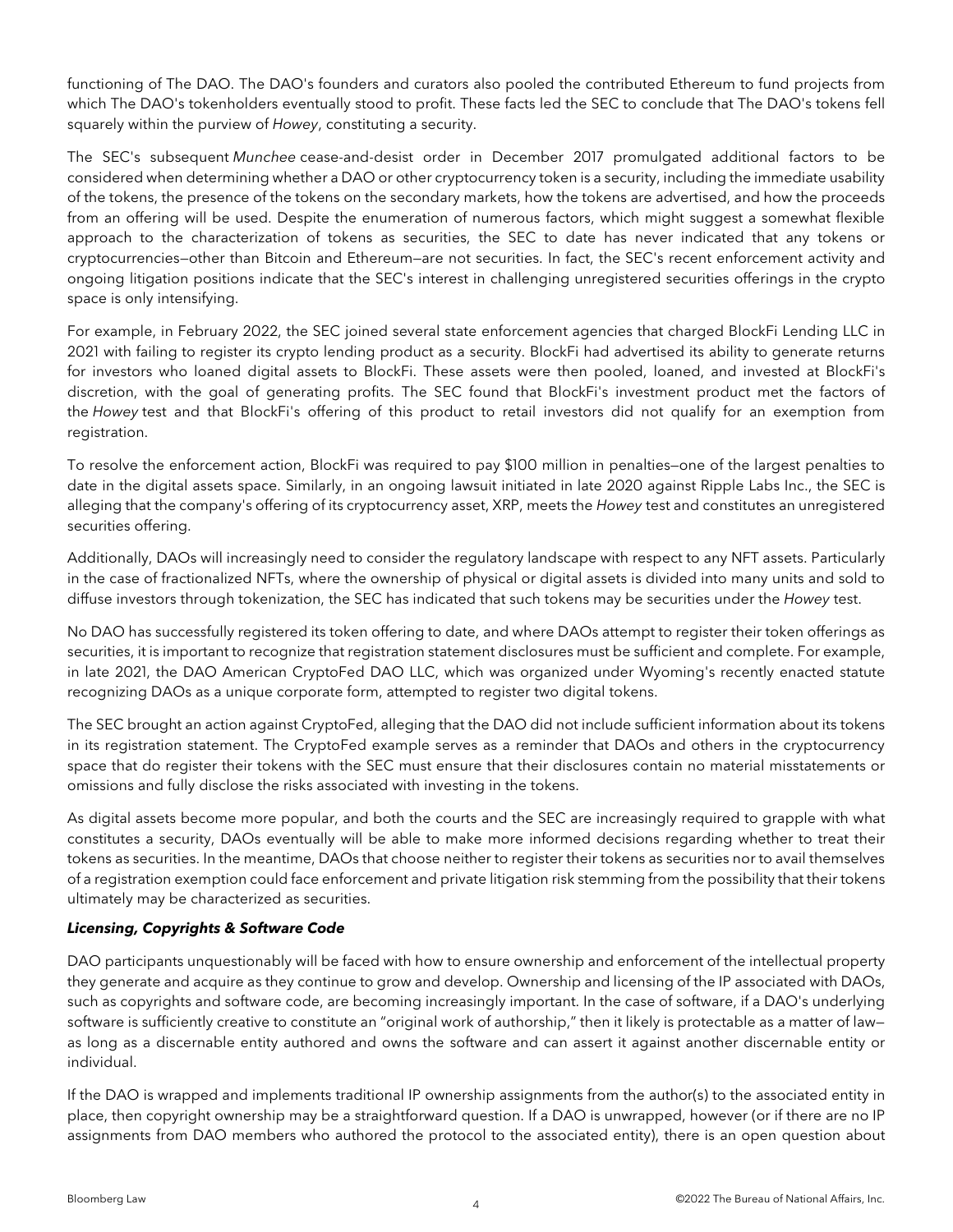exactly who owns that underlying software, especially depending on how many members the DAO has and who contributed to the development and improvements upon that software.

Moreover, in the licensing context (especially for unwrapped DAOs), it may be unclear who or what actually is the licensor or licensee where a DAO seeks to license either valuable software code or copyrights related to other DAO assets, such as NFTs.

Recently, Curve DAO fielded a proposal that it should hire counsel in the U.S. and other relevant jurisdictions to prevent other DAOs from "wholesale copying" of its code. Subsequently, a poll on Curve's forum revealed that sixty-seven percent of the membership agreed. The proposal came after Saddle DAO, a less prominent DAO allegedly copied Curve DAO's code, claimed ownership of the copyright therein, and granted a license to that code to anyone in the world.

Curve DAO's dilemma represented a significant development, especially because there has been pushback in the DeFi world against DAOs or other entities attempting to enforce their IP rights, which is seen as contrary to the radically opensource culture and ethos of DeFi. Critics of extensive IP licensing in the DeFi space worry that it may stifle innovation and discourage talented programmers from joining DAOs. As with Curve DAO, however, DAOs may start to take protecting their valuable IP more seriously.

#### *Trademark Law*

As is the case with contracting and licensing, a DAO's ability to both own and enforce a trademark may depend on its organizational structure and legal status. For wrapped DAOs, it will be easier to identify the entity that uses the trademark associated with the organization in commerce, and to assert an action for enforcement of that trademark. For unwrapped DAOs, however, trademark issues will likely be more complex due to the inherent difficulties in determining ownership, use in commerce, and the right to enforce the mark.

It will be interesting to see how trademark issues pan out in the context of unwrapped DAOs, especially because [federal](https://scholar.google.com/scholar_case?case=5330620099575721251&q=socal+darts&hl=en&as_sdt=2006)  [case law](https://scholar.google.com/scholar_case?case=5330620099575721251&q=socal+darts&hl=en&as_sdt=2006) from the Ninth Circuit and a few other circuits has held that unincorporated associations have the capacity to own trademarks. It is possible that an unwrapped DAO could attempt to enforce its trademark under a similar theory and be successful in federal court, although it could have difficulty proving that its mark serves as an indicator of source.

#### *IP Infringement*

Another challenge with respect to IP enforcement is determining the proper defendant(s) when the infringing entity is an unwrapped DAO. Even if the plaintiff has all of the appropriate legal structures in place to enforce its IP—i.e., legal entity, IP assignments, registrations, etc.—if an unwrapped DAO is the infringer, it may be unclear what party or parties properly should be named.

If its members are easily identifiable, holding them collectively liable as a general partnership may be feasible. If not, it's possible that the plaintiff could locate one or more DAO members, name them as parties to a lawsuit, and proceed under a theory of joint and several liability. This would leave the named parties to pursue relief and judgment against the other members of the DAO. Such an approach would be less than ideal, however, because the prevalence of anonymity in the DeFi and DAO world might make it difficult or potentially impossible to find all of the relevant people or entities, preventing the aggrieved party from obtaining full relief for infringement.

#### *Data Privacy Law*

As legislation on consumer data privacy and cybersecurity continues to grow and become more robust, lawmakers have placed the onus on companies to provide careful oversight when collecting, storing, and using data that can be linked to individuals' identities. Legislation such as the California Consumer Privacy Act, Europe's General Data Privacy Regulation (GDPR), and a growing number of other laws contain broad notions of consumer protection and indicate that personal data includes any consumer data that can be linked to an individual.

Most notably, under the GDPR, individual consumers are considered "data subjects" with corresponding rights such as the right to be informed, to access data collected about them, to rectify incorrect data, to erase data, etc. Such rules apply to the "data controllers" who own the responsibility for the data and "data processors" that handle consumer data on behalf of data controllers.

In a DAO, however, members generally are assumed to have partial ownership in the organization and to have a say in its governance. This means that members can contribute to the underlying protocol, which makes it difficult to categorize